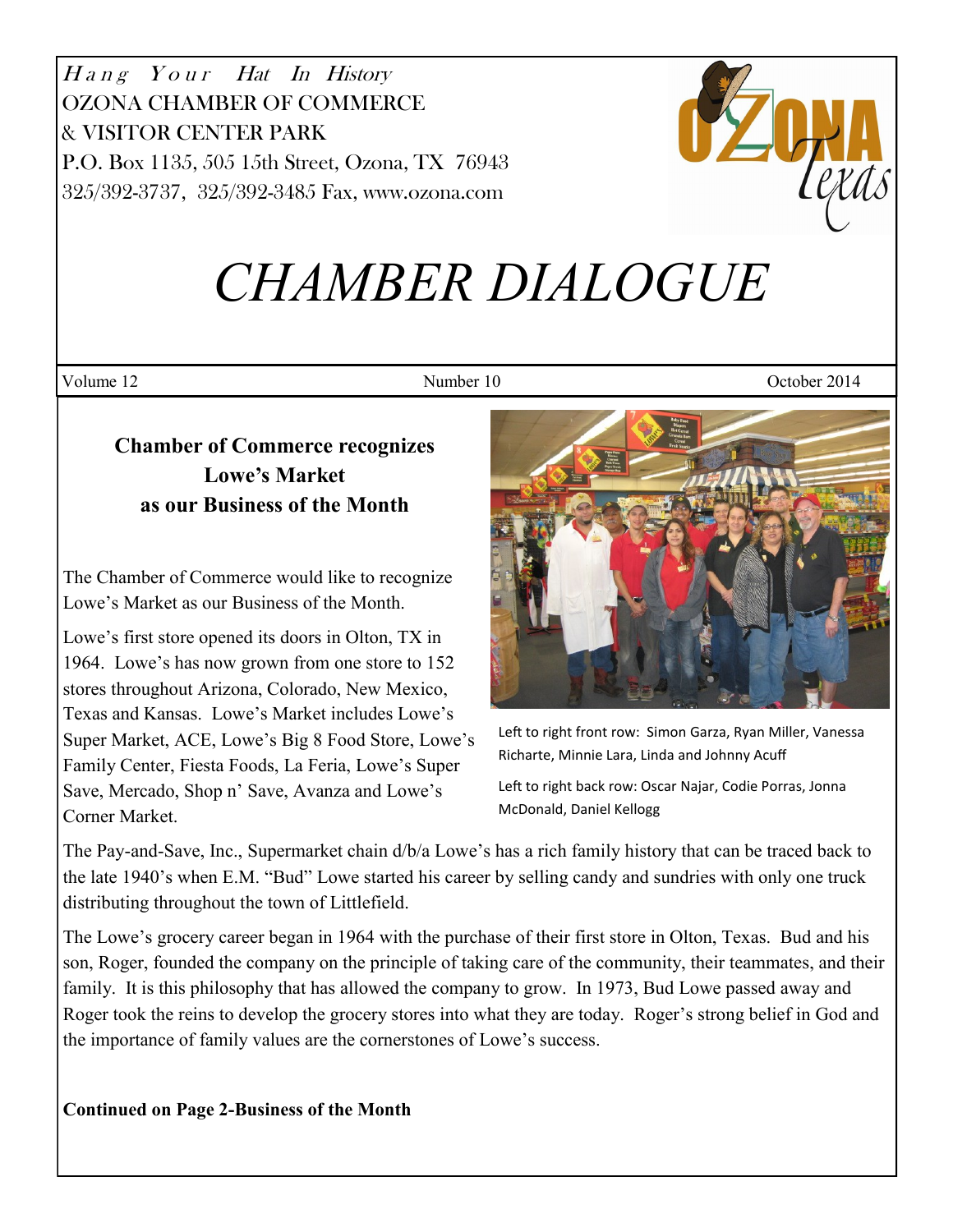# **Business of the Month-Continued from page 1**

Johnny Acuff manages the Ozona Lowe's. "Johnny has been in the grocery business most of his adult life", said his wife Linda. "He is very knowledgeable about the business."

The local Lowe's has 26 employees. A Manager, three Assistant Managers, four people in administration, three in the meat market, two in produce, four stockers, and nine cashiers. Ozona employees service an average of 890 customers a day or 6,230 people a week. "This number doubles during holidays and hunting season which runs from the first week in November to the last weekend in January." said Linda.

"We work very hard to satisfy all our customers. The Lowe's corporate office also sends out a Mystery Shopper every month to evaluate our customer service, cleanliness and friendliness. We have remained in the top 20 of all stores," said Johnny. "If there is an item that we don't normally carry, we can check to see if Lowe's carries it in stock and order it for you. We also compare our prices to our competition on a monthly basis and have found that we are in-line with other grocery suppliers."

Customers visiting Lowe's can also earn points towards merchandise with their purchases. Throughout the year you can always find something being raffled off or given away. "We always have something going on throughout the year that allows us to interact with our customers," said Linda.

The Chamber of Commerce would like to recognize Lowe's Market for their continued effort to provide quality service and for being an asset to the local business community.

Lowe's Market is open seven days a week from 7:00 a.m. to 10:00 p.m. For more information, you may contact Johnny or Linda Acuff at 325/392-3324.

# **Happy Anniversary**

The Ozona Chamber of Commerce would like to wish the following members a *HAPPY ANNIVERSARY,* and THANK them for their support of the Chamber organization, its programs and services, and your community. We would like to recognize and express our *SINCERE* appreciation to the following members who joined during the month of **OCTOBER:**

**Fred Chandler-1996 Kerbow Funeral Home-2013 Lowe's Market-1996 Rusty Gold on the Square-2013 Key Energy-1997 The General Store-2013 Approach Resources, LLC-2011 Millspaugh Ranch Company-2011 Snowflake Donuts & Kolache Shop-2011 Encino RV Park-2012 Southridge RV Park-2012 L & S Partners-2012 Parties to Go-2013**

**Mesa Land Services, Inc.-1999 Total Office Solutions of West Texas-2013**

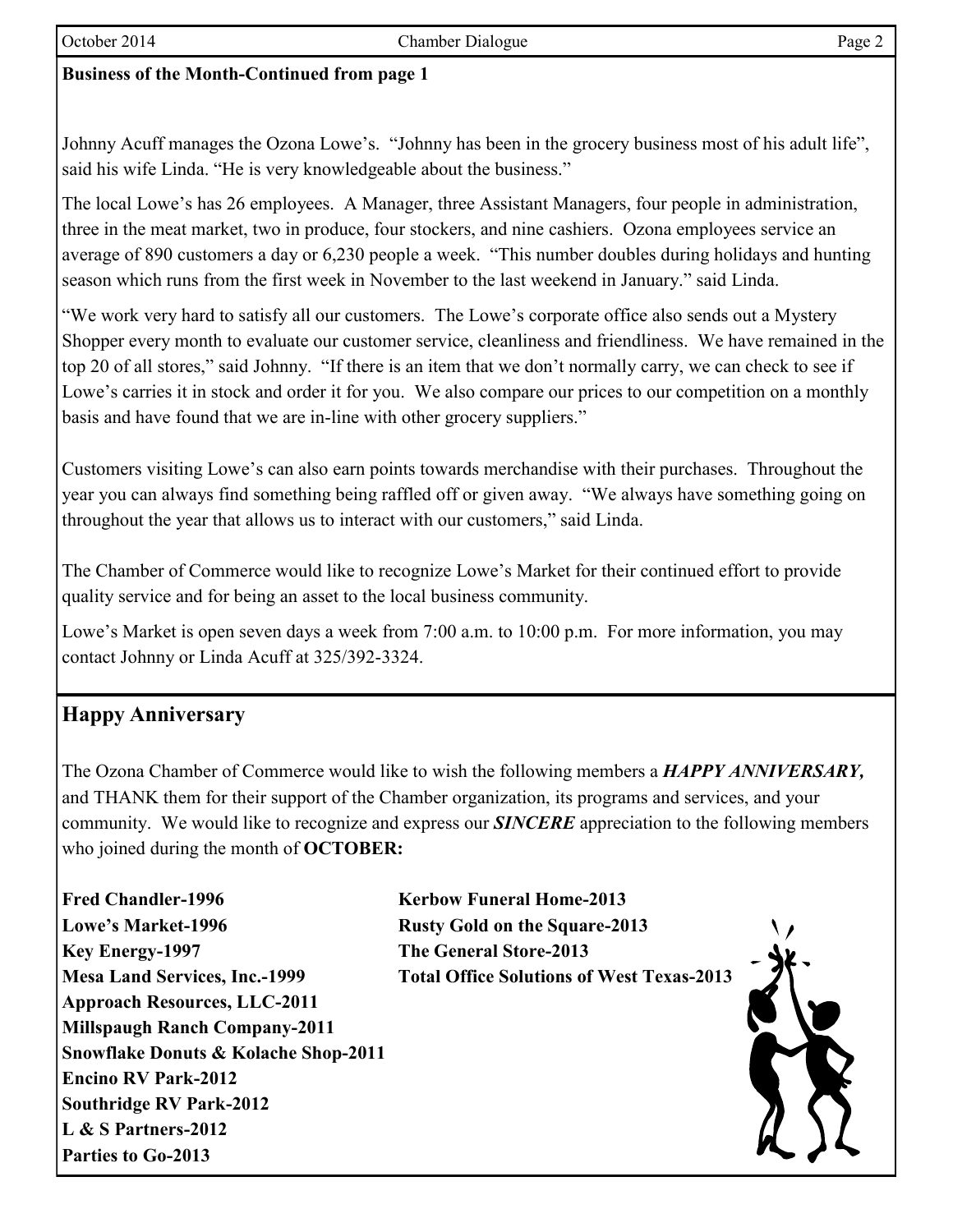### October 2014 Chamber Dialogue Page 3

# **Social Media Lunch & Learn Series a success**

At the end of each year, the Ozona Chamber of Commerce surveys its membership to determine what specific educational programs or topics would benefit local businesses, employees, or residents. Social Media won hands down!

The Chamber partnered with the ASU-Small Business Development Center and the Sonora Chamber of Commerce to provide a three-part Social Media Marketing Series.

The first series was held August 21st. Attendees learned about five major social media outlets that could be used to promote their business. The second series held September 18th, focused on how to advertise on these

outlets, many of which are free. The third and final series was held October 23rd, discussing how to make your web site work for your business.

The combined attendance for all three sessions was 107 participants.

We want to thank the ASU-Small Business Development Center and the Sonora Chamber of Commerce for partnering with us to provide this great series. We would also like to thank the participants who took advantage of the series.

40 attendees at the October 23rd luncheon

# **Newly developed Chamber activities for residents and travelers**

The Ozona Chamber of Commerce is always looking for ways to market the assets and activities of the community to both residents and travelers. Two new activities have recently been developed that we feel will appeal to both.

**Geocaching** has become a worldwide phenomenon and offers a great opportunity to learn about attractions, historical markers, trails, and many other types of sites. It is a real world outdoor treasure hunting game to find hidden "treasures". The player uses a GPS device to navigate to specific coordinates to find a cache or container. The Crockett County Interpretive Trail is now an official geocache site. **Simply go to www.geocaching.com.** Put in the city or zip code of the area in which you seek to find a geocache. You will then be given a list of sites and coordinates to start your search. The name of our geocache is "What's the Interpretation?" Give it a try!

**Discover Ozona! A GPS Crossword Puzzle–**using the same concept as above, the player will be given coordinates that will lead to a local attraction. There you will find answers to puzzle questions and learn a fact about Ozona and Crockett County. How well do you know your own community? **Go to www.ozona.com,**  click on Local Attractions, then Games and Activities to print a copy of the puzzle with questions and coordinates! Puzzle is also enclosed with the mail-out, good luck!





Jody Gentry of Media Jaw from San Angelo,

at the October 23rd luncheon.

discussing how to make your web site work for you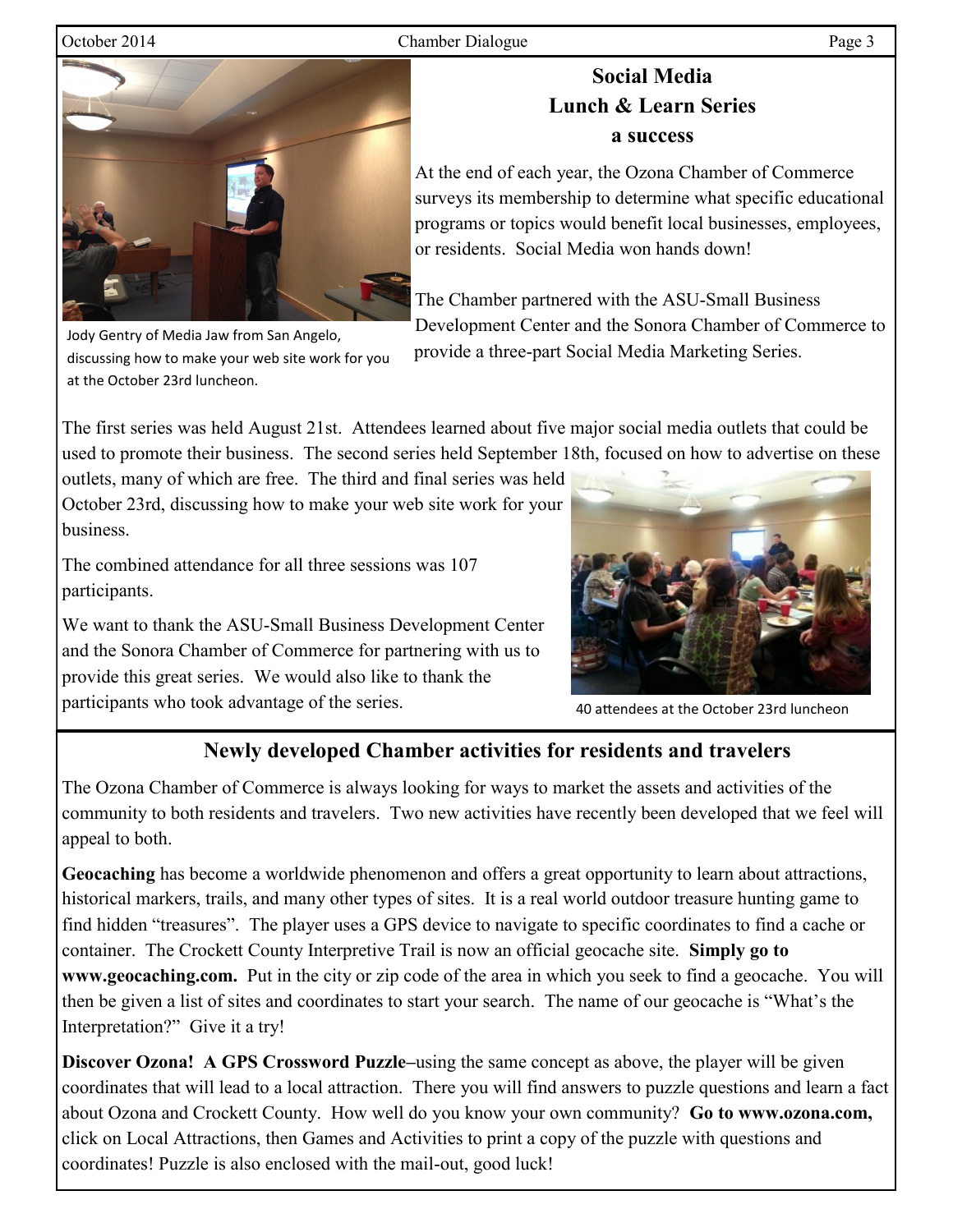| October 2014                                                                                                                                                                                                                                                                                                                                                                                                                                                                                                                                                                                                                                                                                                       | <b>Chamber Dialogue</b> | Page 4                                                                                                                                                                                                                                                                                                                                                                                                                                                                           |
|--------------------------------------------------------------------------------------------------------------------------------------------------------------------------------------------------------------------------------------------------------------------------------------------------------------------------------------------------------------------------------------------------------------------------------------------------------------------------------------------------------------------------------------------------------------------------------------------------------------------------------------------------------------------------------------------------------------------|-------------------------|----------------------------------------------------------------------------------------------------------------------------------------------------------------------------------------------------------------------------------------------------------------------------------------------------------------------------------------------------------------------------------------------------------------------------------------------------------------------------------|
| <b>Chamber seeking volunteers</b>                                                                                                                                                                                                                                                                                                                                                                                                                                                                                                                                                                                                                                                                                  |                         | Who walked into the                                                                                                                                                                                                                                                                                                                                                                                                                                                              |
| Do you enjoy working outdoors? Would you be<br>available just 2-4 hours a <i>month</i> ? Would you donate a<br>couple hours of labor towards a project that helps your<br>community? If you answered yes to any of the above<br>questions, we could use your help.<br>As you know, the Chamber of Commerce unveiled<br>Ozona's newest attraction, the Crockett County<br>Interpretive Trail in May, located across the parking lot<br>from the Visitor Center. This is a wonderful collection                                                                                                                                                                                                                      |                         | <b>Chamber of Commerce &amp; Visitor Center</b><br>in September?<br><b>Visitor Center</b><br>-Walk-in traffic into the Visitor Center in<br>September-339 people<br>-Walk-in traffic into the Visitor Center January<br>through September-3401<br>-Where are they from? Texas visitors-1421, Out of<br>State-1167, Local-495, Foreign-318                                                                                                                                        |
| of the native plant material that would be seen within a<br>100 mile radius of Ozona. Go to www.ozona.com.<br><b>Click on Local Attractions, then click on Interpretive</b><br>Trail to read about the project and view pictures.<br>The Chamber does have a Trail Designer that takes care<br>of much of the maintenance of the trail. We are looking<br>to build up a group of volunteers that might adopt an<br>area of the trail to maintain. You wouldn't have to guess<br>what needs to be done, our Trail Designer and the<br>Chamber will provide guidance. This will also enable us<br>to stay on track with the mission and integrity of the trail<br>design.<br>If interested, call 392-3737. Thank you |                         | -Top five states visiting Ozona in September-<br>CA, AZ, NM, MI, FL<br>-Top five cities visiting Ozona in September-<br>San Antonio, San Angelo, Odessa, Fort Stockton,<br>Houston<br>-Chamber related inquiries 28%, Tourism related<br>72%<br>-Week days in order of the busiest in September-<br>Thursday, Monday, Tuesday, Friday, Wednesday,<br>Saturday<br>-Top Requested Items in September-Maps, Crockett<br>County Museum, hunting, lodging, restaurants,<br>directions |
|                                                                                                                                                                                                                                                                                                                                                                                                                                                                                                                                                                                                                                                                                                                    |                         | <b>Advertising</b><br>-Year-to-date the Chamber has filled, in response to<br>our advertising, 11,101 requests for information<br>on Ozona. We have handed out and mailed an<br>additional 3,324 to those requesting information.                                                                                                                                                                                                                                                |

See what the *Chamber of Commerce web site* is doing on page 5!

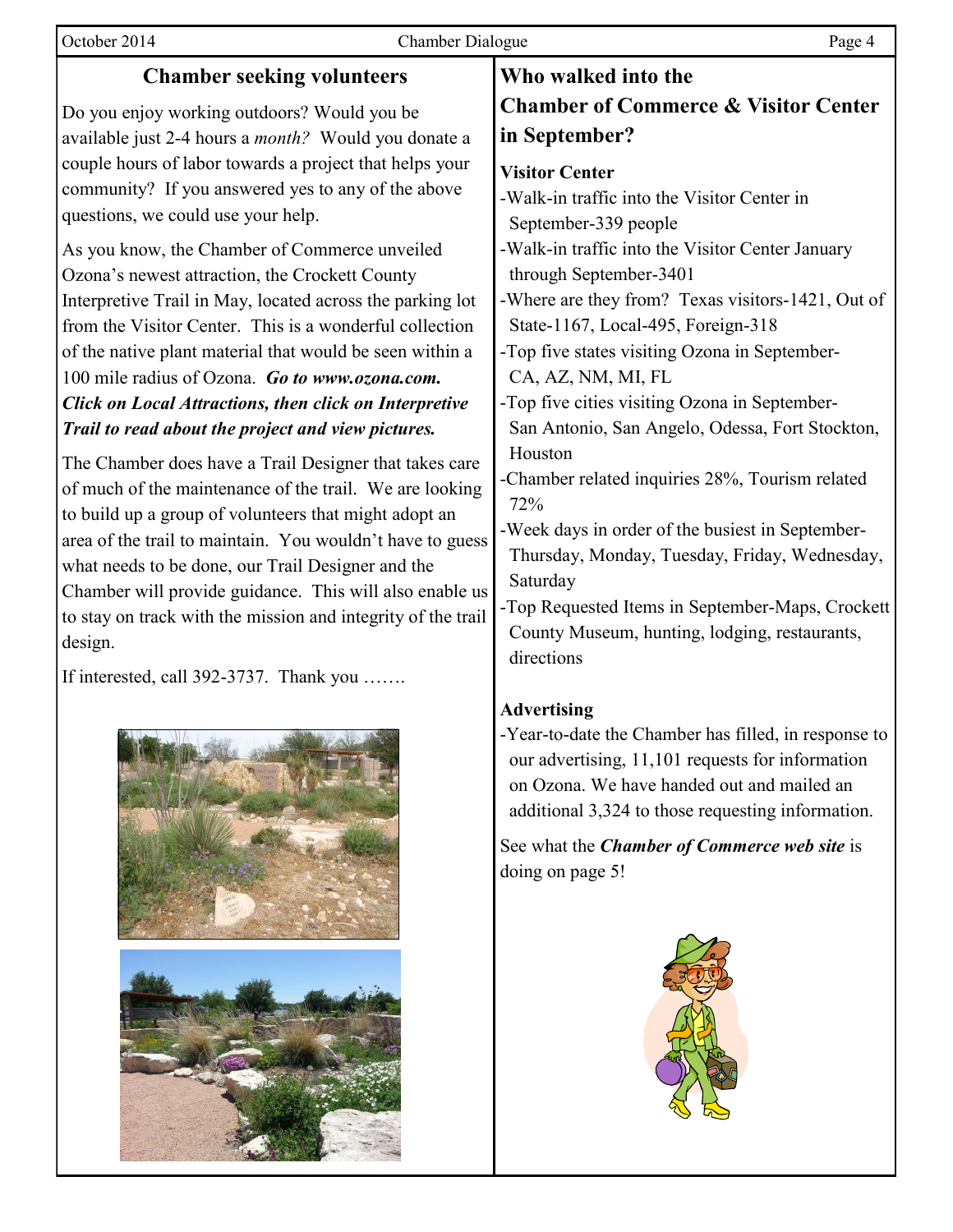# **What is Ozona.com doing for our members and the community?**

### **For the month of September, ozona.com received 4,522 visits. 3,547 new visits, 975 returning**

Of 4,522 visits, there were 11,757 page views, of these 8,420 were unique (1st time) 4,522 visits from 69 countries, 4,222 visits were from the US

| <b>Top 5 States</b> |      | <b>Top 5 Cities</b> |     |
|---------------------|------|---------------------|-----|
| Texas               | 3089 | Houston             | 459 |
| California          | 141  | <b>Brownwood</b>    | 301 |
| Louisiana           | 90   | Austin              | 269 |
| Washington          | 80   | San Antonio         | 223 |
| Florida             | 73   | Dallas              | 193 |

### **Top 20 Content Searches**

|                | Ozona Homepage           | 1874 | 11 | <b>Public Services</b> | 200 |
|----------------|--------------------------|------|----|------------------------|-----|
| $\overline{2}$ | Mobile Homepage          | 1138 | 12 | <b>Job Postings</b>    | 181 |
| 3              | <b>Hunting Leases</b>    | 729  | 13 | <b>Hot Deals</b>       | 174 |
| $\overline{4}$ | <b>Interesting Facts</b> | 424  | 14 | County Officials       | 167 |
| 5              | <b>Local Attractions</b> | 317  | 15 | Day Trips              | 158 |
| 6              | Lodging                  | 276  | 16 | Weather                | 144 |
| 7              | Restaurants              | 254  | 17 | <b>Article Search</b>  | 136 |
| 8              | E-Brochure               | 226  | 18 | Oil & Gas Services     | 116 |
| 9              | <b>Events Calendar</b>   | 221  | 19 | Mobile Hunting Leases  | 110 |
| 10             | Location                 | 208  | 20 | Contact                | 109 |

| <b>Chamber Master (Membership Directory Data Base)</b> |  |  |
|--------------------------------------------------------|--|--|

- 1238 Business Directory Searches
- 241 Hot Deal searches
- 3437 Member page hits

## **Chamber Facebook Page**

663 Total page likes– Average 117 New likes 177,371 Monthly total reach 7,952 People engaged

## **Top 10 Searched Service Categories:**

| Advertising & Media    | Arts, Culture & Entertainment | Computers & Telecommunications |
|------------------------|-------------------------------|--------------------------------|
| Healthcare             | Oil & Gas Services            | Shopping/Retail                |
| Non-Profit             | Civic Organizations           | Public Utilities               |
| <b>Safety Training</b> |                               |                                |

| <b>Public Services</b> | 200 |
|------------------------|-----|
| <b>Job Postings</b>    | 181 |
| <b>Hot Deals</b>       | 174 |
| County Officials       | 167 |
| Day Trips              | 158 |
| Weather                | 144 |
| <b>Article Search</b>  | 136 |
| Oil & Gas Services     | 116 |
| Mobile Hunting Leases  | 110 |
| Contact                | 109 |